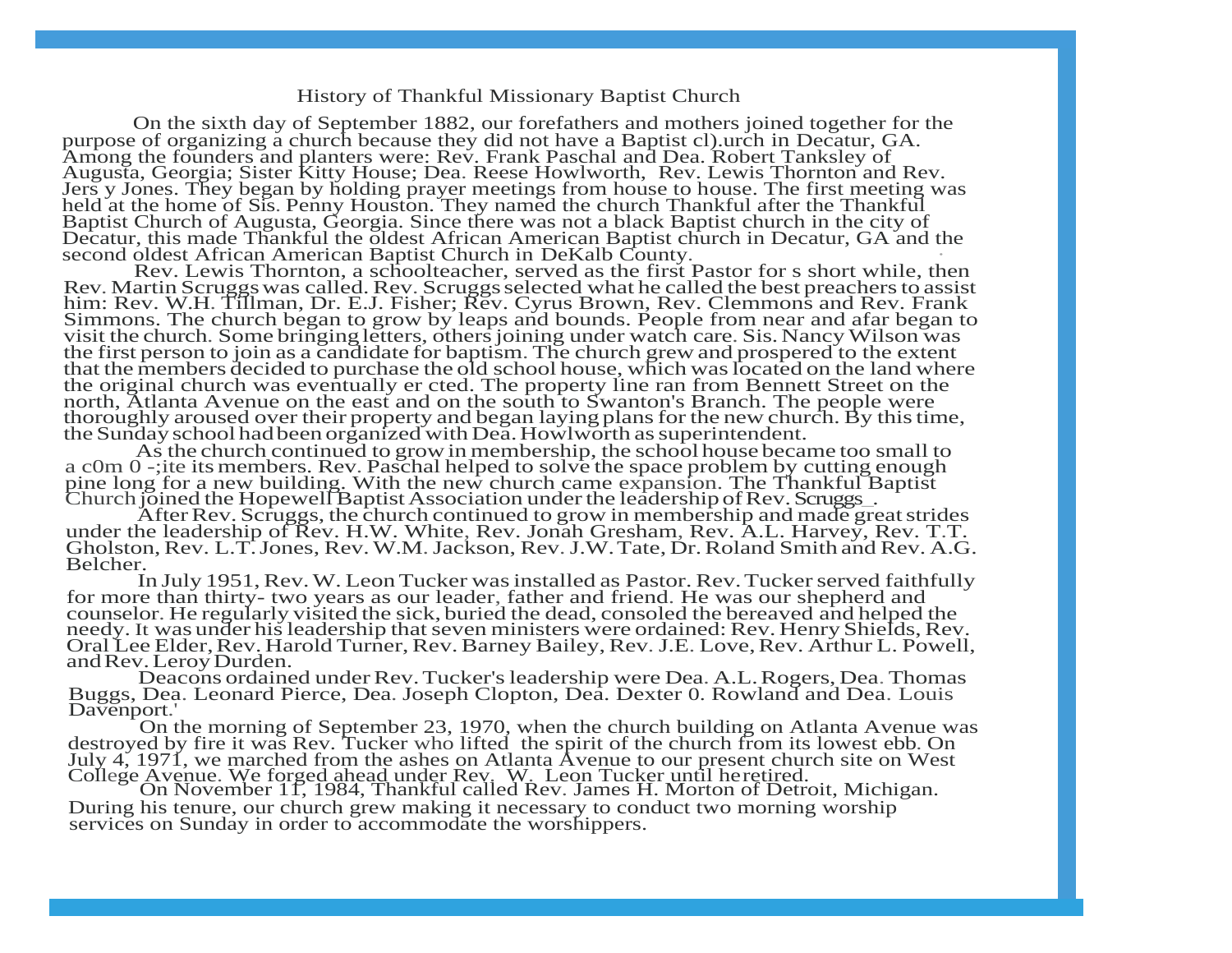Deacons ordained during Rev. Morton's pastorate were: Dea. Jesse Mitchell, Dea. Clarence Peacook, Dea. Charles Jones, Dea. George Savage, Dea. Murray Cates and Dea. Jewel Armor. Ministers ordained during Rev. Morton's pastorate were Rev. Bill Gilbert, Rev. Thomas Smith and Rec. John Usher.

In 1987,Rev. Kerwin Broussard Lee was appointed as youth pastor of Thankful Missionary Baptist Church. He was responsible for the total leadership of preschool children (ages 3-5) and youth ministries (grades  $1-12$ ); organized, developed and conducted weekly worship services, coordinated and taught weekly bible study; trained children and youth workers; planned retreats, workshops and activities; implemented special needs ministries such as employment, outreach programs, prayer groups, summer day camps, summer enrichment programs, tutorial services and ministries that addressed social issues pertinent to young people.

From 1989 to 1992, Rev. Lee served as Minister of Christian Education at Thankful Missionary Baptist Church. Responsibilities included: planned educational ministries for the entire church body in the areas of family life, nurture, outreach and recreation, evaluated educational curriculums, prepared annual budget, enlisted and trained leaders, taught weekly bible study, reorganized vacation bible school, selected messengers for local, state and national congresses and conventions; and implemented special needs ministries such as couples, drug support groups, nursing home, senior adult, young adult, single parents and singles. The fourth Sunday in August 1992, Rev. Lee was installed as Senior Pastor of Mt. Zion Baptist Church, Decatur, GA.

In December 1992, Rev. Marlin D. Harris was appointed to serveas interim Pastor for six months. Rev. Harris was called to the pastorate of Thankful Missionary Bapti t Church in June 1994. During the leadership of Rev. Harris, nine deacons were ordained; Dea. E.J. Carter, Dea. Lloyd Cutter, u ea. CLJad c :, .:::ur h am, Dea. Leroy Grant, Dea. Leon Parker, Dea. James Pope, Dea. Charles Rogers, Dea. Robert Thompkins and Dea. Milton White.

In August 1995, Rev. Jimmy R. Gibson of Monroe, Louisiana accepted the call to Thankful Missionary Baptist Church. He served until 1997. Under his leadership, the fellowship hall wasrefurbished, a church bulletin board was placed on the lawn, a male usher board was organized and the Nurses' Guild was renamed in his honor.

In 1998, Rev. C.E. Overstreet of Cleveland, Ohio accepted the call to Thankful Missionary Baptist Church. In 1999, Rev. Eddie Hunter of Alexandria, Alabama was called to the pastorate of Thankful Missionary Baptist Church.

On March 19, 2000, Rev, Jack Marks of Atlanta, GA was called to the pastorate of Thankful Missionary Baptist Church. Under Rev. Mark's leadership, the church granted Community Development Corporation status, a faith based initiative sponsored by the White House Faith- Based and Community Initiatives partnering with the Federal Government. This initiative is to assist faith based and community organizations in furthering their outreach program to people in need. The Thankful Community Development Corporation (CDC) obtained a grant from the Governor's office to help further the outreach initiative, a program entitled, "Senior's Day Out" began. A program to enrich the lives of senior citizens was developed. A ceramic class was conducted weekly.

Deacons ordained under Rev. Mark's leadership were; Dea. Jeffrey Buford, Dea. Johnny Hunt, Dea. Robert Robinson and Dea. Austin Wright. Ministers licensed and ordained under Rev. Mark's leadership were: Minister Liz Copeland, who received her license and Rev. Ernest Benson was licensed and ordained.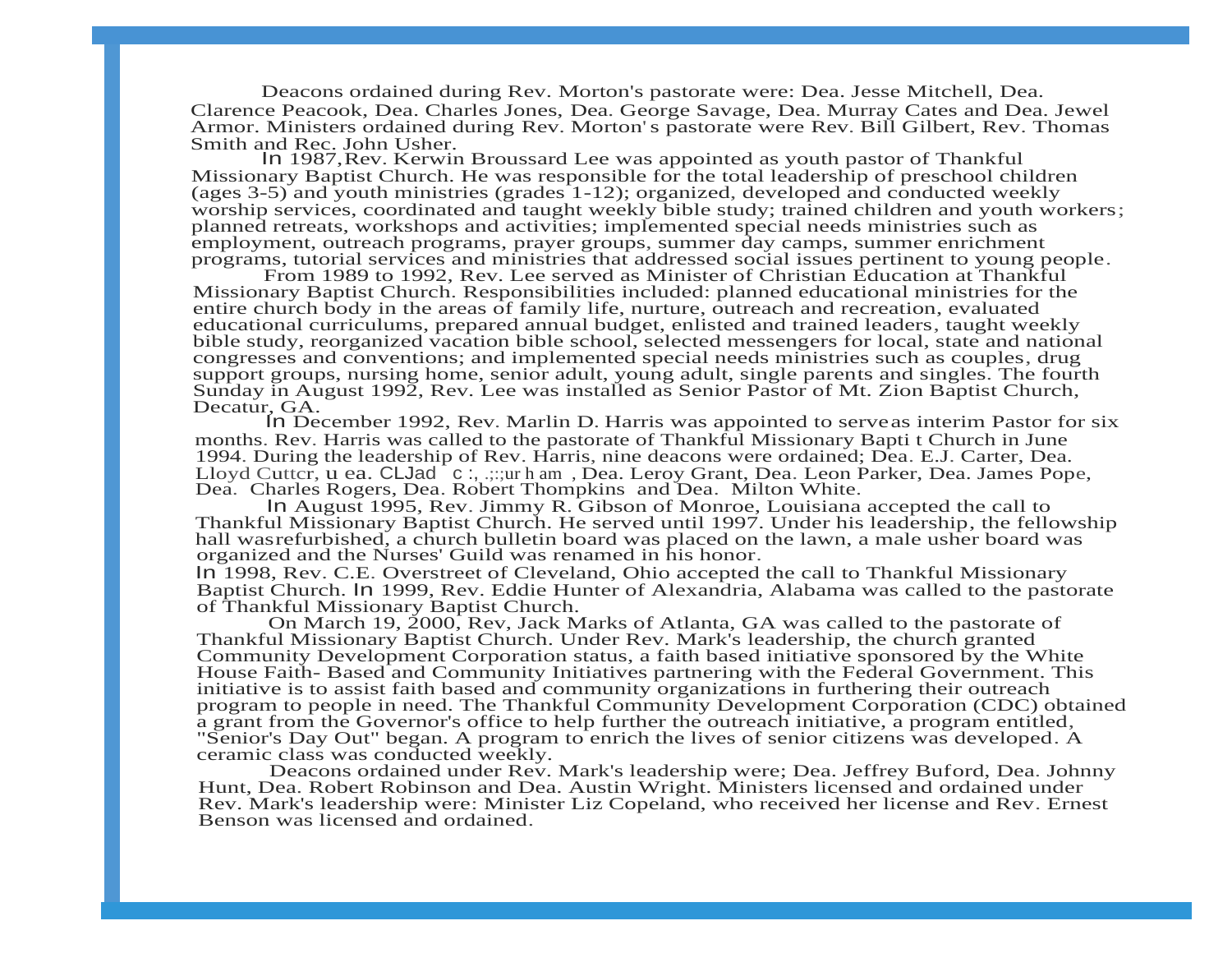Additionally, under Rev. Mark's leadership, Rev. Bruce Alford from Atlanta, GA joined our church and was selected youth minister. Rev. Alford conducted monthly Youth Revivals, which were held at two local public housing sites in Dec tur and Scottdale, GA. This outreach initiative to the community increased our Sunday school attendance. Breakfast was also served each Sunday morning to the children attending Sunday school. Also, the day care center reopened under a private proprietorship.

Rev. Bruce Alford was selected Director of the Mass Choir. In 2004, Minister Liz Copeland was appointed Youth Minister. Under her leadership; the youth department flourished, including an increase in youth participation in the Maggie Randolph- Walter Peek Choir, with Ms. Chassity Wallace as directress and Sister Ernestine Pattillo as Youth Minister of Music. Other great strides for the youth were the addition of Youth Church and weekly Youth Bible study, Youth Praise Team and two youth dance teams. The youth ministry grew spiritually as well as physically. Additionally, in the later part of 2004, Thankful Missionary Baptist Church launched its website. The URL address is [www.ThankfulMBC.org.](http://www.thankfulmbc.org/)

In 2005, we continued with our Theme: "Just Do It". Indeed, Thankful was "doing it''. Thankful's Woman's Ministry was organized in January 2005. The first newsletter, "Thankful · Voice" was published in March 2005. In July 2005, Thankful opened its food bank. Food is distributed monthly to disadvantaged families in the community. The Youth Department continued to grow. Youth church was held 1st and 3rd Sunday in our chapel.

In 2006, two Deacons were ordained, Dea. Parnell McBryde and Dea. Bryant Marks. Also in August 2006, Rev. Liz Copeland was ordained. Rev. Copeland is the first female to be ordained at Thankful Missionary Baptist Church. In early 2007, under the direction of Pastor Marks, a group of young energetic men and women began a new ministry. From this ministry, a young adult choir was formed and named Young Adult Ministry (YAM).

Also, during this time, the church took over the management of a daycare center and began operating as Thankful Missionary Baptist Church Child Development and Enrichment Center. In 2008, Dea. Harold Phillips was ordained as Deacon. Also, the Youth Department was reorganized under the direction of Rev. Gregory and Evangelist Loretta Washington·. Activities included Youth counseling, youth worship service, and dance groups- interpretive dance and step dance, as well as male youth learning to mime. The year of 2009 brought about more changes. The Youth department's administration changed with the loss of our associate ministers, Rev. Liz Copeland and Rev. Gregory Washington and Evangelist Loretta Washington. Sis. Rozland Franklin took over the helm of the Youth Department and Youth Choir. The children's choir attendance increased. Other assistants included Sis. Charlesetta McCollough, Sis. Frances Phillips, Sis. Cherylnette Car and Sis. Lavionne Boone.

During the year 2010, Thankful Missionary Baptist Church saw an increase in ministers. Rev. Roderick Roberts and Rev. Bryant Marks were ordained as ministers and Dea. Cornelius Williams was ordained as Deacon. The Breakfast Ministry continued under the leadership of Sis. Marguerite Jones, providing breakfast each Sunday morning for the Sunday school students (children and adults).

In 2011, Thankful Missionary Baptist Church's preschool was opened under a private management. Rev. Marks continued to lead the church until his retirement on January 23, 2011. On May 27, 2012, Rev. Dr. F. Keith Slaughter was installed as Pastor. Under Rev. Slaughter's leadership, he organized the 715 Club. This club met each morning, Monday through Friday, including holidays, at 7:15 A.M. by telephone. Prayer was provided by our Pastor and other